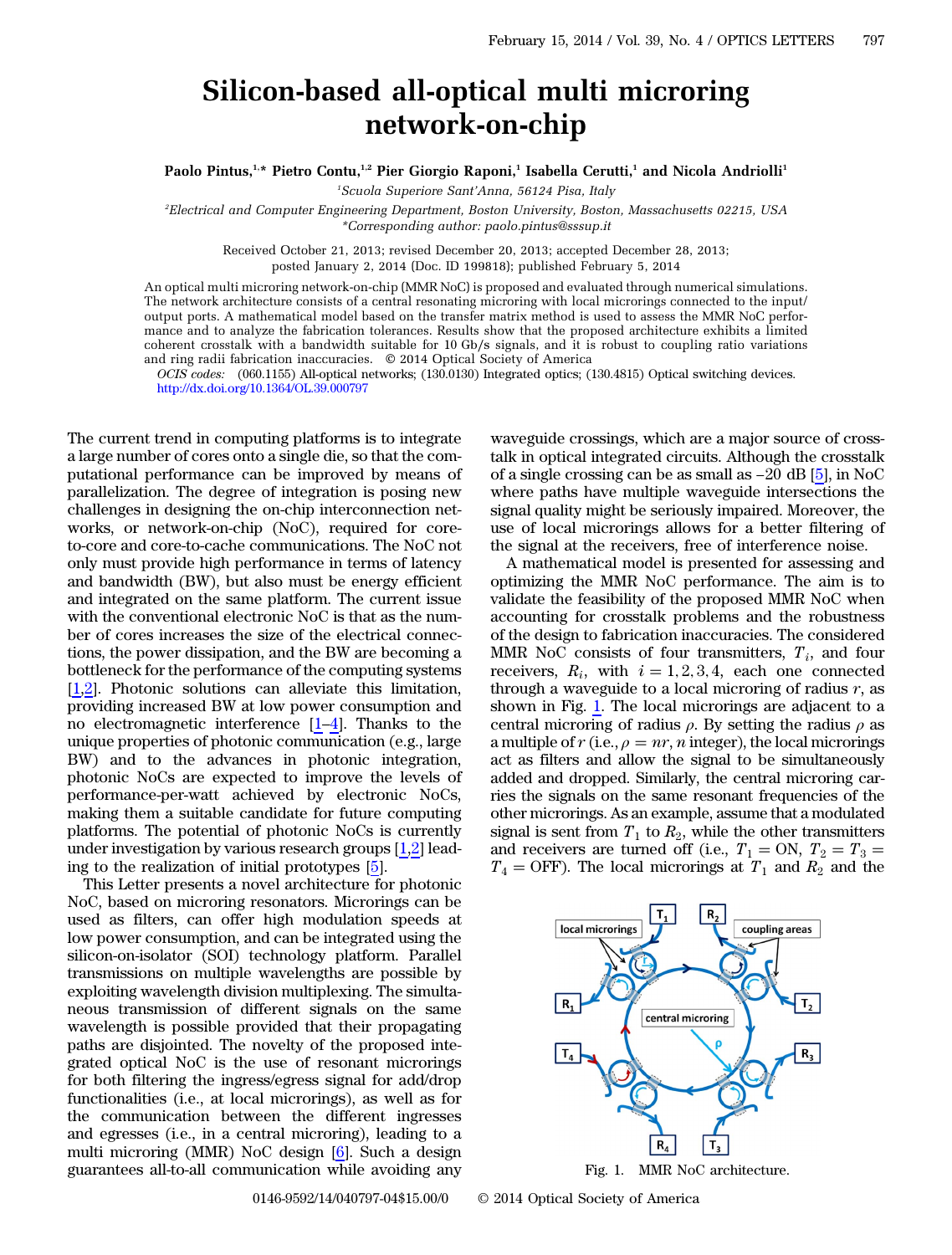central microring are tuned on at the same resonance wavelength. The modulated signal generated by  $T_1$  is coupled to the counterclockwise local microrings and then to the central microring. The latter is clockwise resonating and allows the propagation of the signal, which is then dropped at receiver  $R_2$  by the counterclockwise local microring. However, an undesired part of the signal continues its propagation along the central microring reaching the other receivers and leading to crosstalk effects. Therefore, the proposed MMR architecture needs to be optimized with the aim of minimizing the amount of undesired signal or crosstalk, as explained next.

The performance of the MMR NoC is modeled by using the transfer matrix method  $[7-9]$  $[7-9]$  $[7-9]$  $[7-9]$ , which is more efficient than the finite-difference time-domain method in terms of memory utilization and computational time. To compute the transfer matrix relating the input signals at  $T_i$  with the output signals at  $R_i$ , the NoC has been divided into four slices or sectors. One of the slices of the MMR NoC is shown in Fig. [2](#page-1-0). In the figure, the waveguide connected to the transmitter  $T_1$  (receiver  $R_1$ ) has an unused or dummy termination  $DR_1(DT_1)$ . The behavior of the local microrings in Fig.  $2$  is described by the scattering matrices  $\bar{p}$  and  $\bar{q}$  [[8\]](#page-3-7), defined as follows:

$$
\begin{pmatrix}\nDR_1 \\
D_1\n\end{pmatrix} = \begin{pmatrix}\np_{11} & p_{12} \\
p_{21} & p_{22}\n\end{pmatrix} \begin{pmatrix}\nT_1 \\
C_1\n\end{pmatrix},
$$
\n(1a)

$$
\begin{pmatrix} R_1 \\ B_1 \end{pmatrix} = \begin{pmatrix} q_{11} & q_{12} \\ q_{21} & q_{22} \end{pmatrix} \begin{pmatrix} DT_1 \\ A_1 \end{pmatrix}, \tag{1b}
$$

where  $A_1$  and  $C_1$  are the signals along the central ring at the positions indicated in the figure and are coupled to local rings of slice 1, whereas  $B_1$  and  $D_1$  are the signals that are coupled back to the central ring. Additionally, the signals in the central ring are linked by the following phase-shift relations:  $C_1 = \tau_i B_1$  and  $A_2 = \tau_e D_1$ , where  $A_2$ is the signal propagating to the next slice. The constant  $\tau_i$ and  $\tau_e$  are related to the central angles  $\theta_i$  and  $\theta_e$ , respectively, defined as in Fig. [2](#page-1-0). By introducing the round-trip transmission factor for the central microring as  $\tau = \exp[-(\alpha + j\beta)2\pi\rho]$ , where  $\alpha$  and  $\beta$  are the attenuation and phase constants, it is possible to derive  $\tau_i = \tau^{\theta_i/2\pi}$ and  $\tau_e = \tau^{\theta_e/2\pi}$ . Moreover, assuming identical slices,  $\theta_i + \theta_e = 90^\circ$ . It can be shown that

<span id="page-1-1"></span>
$$
\begin{pmatrix} R_1 \\ A_2 \end{pmatrix} = \begin{pmatrix} 0 & q_{12} \\ \tau_e p_{21} & \tau_e p_{22} \tau_i q_{22} \end{pmatrix} \begin{pmatrix} T_1 \\ A_1 \end{pmatrix}.
$$
 (2)

<span id="page-1-0"></span>

Fig. 2. Slice 1 of MMR NoC.

Equation [\(2](#page-1-1)) relates the input and output  $(T_1 \text{ and } R_1)$  of slice 1 with the signals that propagate in the central microring  $(A_1 \text{ and } A_2)$ . Note that the signal outgoing from the slice under investigation is the incoming signal for the next slice. By considering similar relations for all slices, the transfer matrix of the MMR NoC can be computed. For this purpose, let us introduce the following coefficients:

$$
s_{12}^{(i)} = q_{12}^{(i)}, \qquad s_{21}^{(i)} = \tau_e^{(i)} p_{21}^{(i)}, \qquad s_{22}^{(i)} = \tau_e^{(i)} p_{22}^{(i)} \tau_i^{(i)} q_{22}^{(i)}, \tag{3}
$$

where the superscript (i) with  $i = 1, 2, 3, 4$  indicates the corresponding slice numbered in the clockwise direction. As a result, the NoC transfer matrix S can be computed as

$$
\begin{pmatrix} R_1 \\ R_2 \\ R_3 \\ R_4 \end{pmatrix} = \begin{pmatrix} S_{11} & S_{12} & S_{13} & S_{14} \\ S_{21} & S_{22} & S_{23} & S_{24} \\ S_{31} & S_{32} & S_{33} & S_{34} \\ S_{41} & S_{42} & S_{43} & S_{44} \end{pmatrix} \begin{pmatrix} T_1 \\ T_2 \\ T_3 \\ T_4 \end{pmatrix} . \tag{4}
$$

<span id="page-1-2"></span>The entries of matrix  $S$  are

$$
S_{i,i} = s_{12}^{(i)} s_{22}^{(i+3)} s_{22}^{(i+2)} s_{22}^{(i+1)} s_{21}^{(i)}/w,\tag{5a}
$$

$$
S_{i,i+1} = s_{12}^{(i)} s_{22}^{(i+3)} s_{22}^{(i+2)} s_{21}^{(i+1)} / w,
$$
 (5b)

$$
S_{i,i+2} = s_{12}^{(i)} s_{22}^{(i+3)} s_{21}^{(i+2)} / w,
$$
 (5c)

$$
S_{i,i+3} = s_{12}^{(i)} s_{21}^{(i+3)} / w, \tag{5d}
$$

where the index  $i$  is modulo 4 and

*i* is modulo 4 and  
\n
$$
w = 1 - s_{22}^{(4)} s_{22}^{(3)} s_{22}^{(2)} s_{22}^{(1)}.
$$
\n(6)

The transmission coefficients in Eq. ([5\)](#page-1-2) depend on the waveguide attenuation  $(\alpha)$ , the phase constant  $(\beta)$ , the ring radii ( $r$  and  $\rho$ ), and the ring–waveguide power coupling ratio  $(K)$  defined as the fraction of power coupled to the ring per round trip  $[8,9]$  $[8,9]$  $[8,9]$  $[8,9]$ . By generalizing the transmission coefficients  $S_{ij}$ , the model can be extended to a MMR NoC with more transmitters/receivers. In designing this NoC, it is important to ensure that  $K$  is larger than the surface-roughness-induced reflectivity, so that the backscattering can be considered negligible [[10](#page-3-8)[,11](#page-3-9)].

The worst case scenario from the coherent crosstalk perspective is when all the microrings are resonating at the same wavelength and the communication occurs between adjacent transmitters and receivers. When all the rings are identical, only four of sixteen transmission coefficients  $S_{ij}$  need to be defined because of the symmetry. As a result,  $S$  becomes the circulant matrix  $[12]$  $[12]$  $[12]$ 

$$
\begin{pmatrix} R_1 \\ R_2 \\ R_3 \\ R_4 \end{pmatrix} = \begin{pmatrix} S_{11} & S_{12} & S_{13} & S_{14} \\ S_{14} & S_{11} & S_{12} & S_{13} \\ S_{13} & S_{14} & S_{11} & S_{12} \\ S_{12} & S_{13} & S_{14} & S_{11} \end{pmatrix} \begin{pmatrix} T_1 \\ T_2 \\ T_3 \\ T_4 \end{pmatrix}, \tag{7}
$$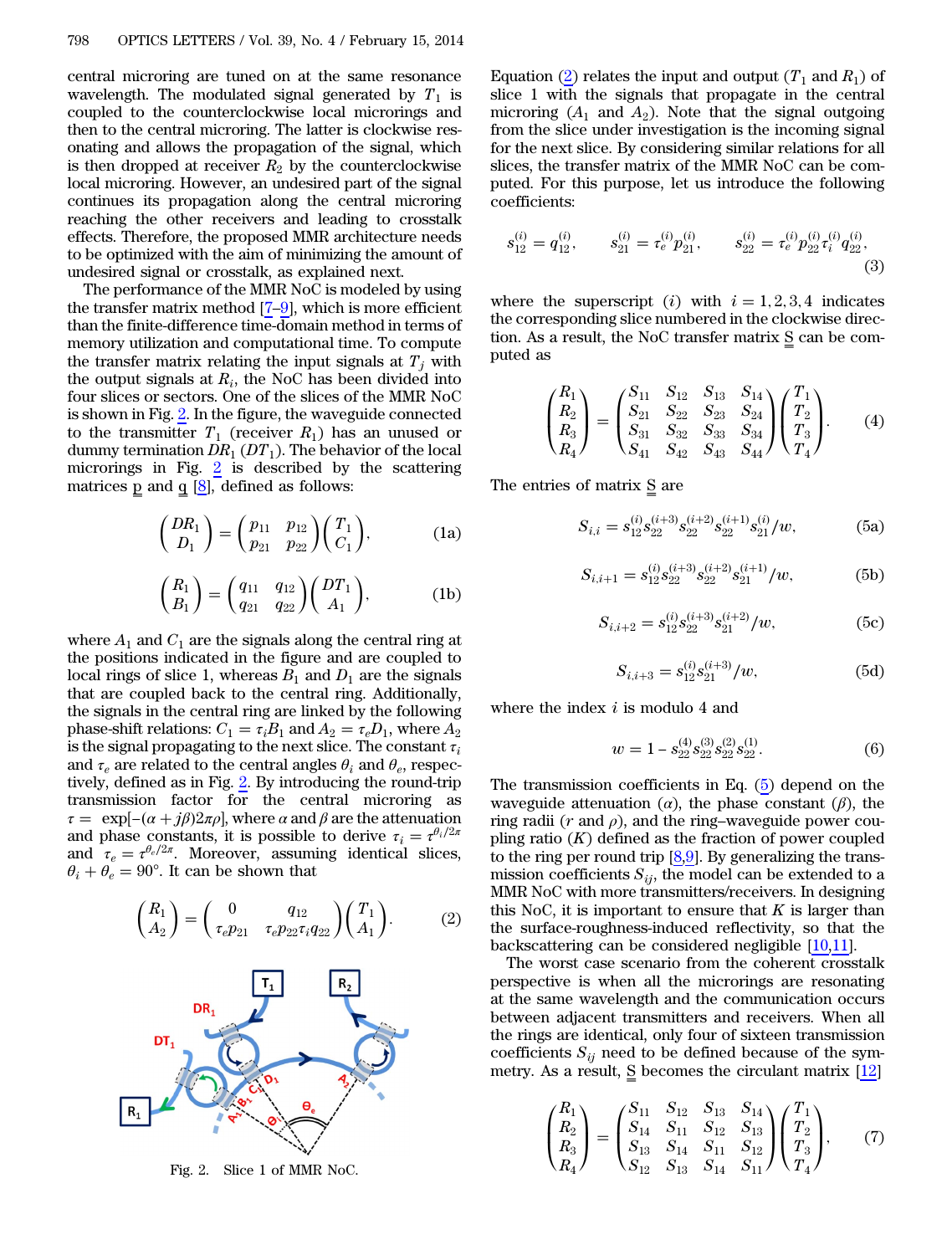whose entries are as follows:

entries are as follows:  
\n
$$
S_{11} = \frac{s_{12}(s_{22})^3 s_{21}}{1 - (s_{22})^4}, \qquad S_{12} = \frac{s_{12}(s_{22})^2 s_{21}}{1 - (s_{22})^4},
$$
\n
$$
S_{13} = \frac{s_{12}(s_{22})^1 s_{21}}{1 - (s_{22})^4}, \qquad S_{14} = \frac{s_{12}s_{21}}{1 - (s_{22})^4},
$$
\n(8)

where the index  $(i)$  is no longer required.

Receiver  $R_2$  receives the signal from  $T_1$  plus three crosstalk contributions from the transmitters  $T_1$ ,  $T_2$ , and  $T_3$ , as follows:

$$
R_2 = \underbrace{S_{14}T_1}_{\text{signal}} + \underbrace{S_{11}T_2 + S_{12}T_3 + S_{13}T_4}_{\text{crosstalk}}.\tag{9}
$$

The crosstalk contribution  $XT_{1j}$   $(j = 2, 3, 4)$  at  $R_2$  is defined as the absolute value of the ratio between the interfering signal transmitted by  $T_j$  [i.e., the elements  $S(2, j)$  in the matrix  $\text{S}$ ] and the signal transmitted by  $T_1$  [i.e.,  $S(2, 1) = S_{14}$  and is given by

$$
XT_{12} = \frac{|R_2|_{T_1 = T_2 = T_3 = 0}^{T_2 = T} |R_2|_{T_2 = T_3 = T_4 = 0}^{T_2 = T_4} = \frac{|S(2, 2)|}{|S(2, 1)|} = \left| \frac{S_{11}}{S_{14}} \right|,
$$
(10)

$$
XT_{13} = \frac{|R_2|_{T_1 = T_2 = T_4 = 0}^{T_3 = 1}}{|R_2|_{T_2 = T_3 = T_4 = 0}^{T_1 = T_4} = \frac{|S(2,3)|}{|S(2,1)|} = \left| \frac{S_{12}}{S_{14}} \right|,
$$
(11)

$$
XT_{14} = \frac{|R_2|_{T_1 = T_2 = T_3 = 0}^{T_4 = 1}}{|R_2|_{T_2 = T_3 = T_4 = 0}^{T_1 = T_4}} = \frac{|S(2, 4)|}{|S(2, 1)|} = \left| \frac{S_{13}}{S_{14}} \right|.
$$
 (12)

To assess the performance, a SOI platform with  $450 \text{ nm} \times 220 \text{ nm}$  transverse electric (TE) single-mode silicon waveguides is considered with microring radii  $r =$ 10 μm and  $ρ = 40$  μm. The phase constants are computed using a full vectorial finite element solver [\[13](#page-3-11)], while the attenuation is  $\alpha = 11.5$  dB/cm [\[11](#page-3-9),[14\]](#page-3-12). Moreover, the coupling areas (gray squares in Fig. [1](#page-0-0)) are assumed to be identical and K is proportional to  $1/\lambda^2$  [\[15](#page-3-13)]. Figure  $\frac{3}{2}$  $\frac{3}{2}$  $\frac{3}{2}$  shows the spectral response of  $S_{11}, S_{12}, S_{13}$ , and  $S_{14}$  for  $K = 10\%$ . The solid (dashed) vertical lines indicate the resonant wavelengths of the local (central) microrings. In addition, the free spectral range of the local (central) microrings are reported as fsr (FSR). For  $\lambda = 1536.04$  nm, the amplitude of  $S_{14}$  is close to 0 dB, allowing the transmission from  $T_1$  to  $R_2$ , whereas  $S_{11}, S_{12}, S_{13}$  are approximatively 40 dB lower at the same resonant wavelength. The crosstalk contributions  $XT_{12}$ ,  $XT_{13}$ , and  $XT_{14}$  with respect to K within the 3 and 1 dB BW of  $S_{14}$  are shown in Figs.  $4(a)$  and  $4(b)$ , respectively. The major contribution to the overall crosstalk at receiver  $R_2$  is caused by transmitter  $T_4$  (i.e.,  $XT_{14}$ ) since it is the closest interfering transmitter. Comparing the results for the 3 and 1 dB transmission BWs at the same  $K$ , it is clear that the narrower the band of the transmitted signal the smaller the crosstalk. This can be understood from the "notch" shape of the transmission

<span id="page-2-0"></span>

coefficients  $S_{11},\,S_{12},\,$  and  $S_{13}$  $S_{13}$  $S_{13}$  reported in Fig.  $\underline{3}.$  Such a Fig. 3. Transmission coefficient spectra.<br>coefficients  $S_{11}$ ,  $S_{12}$ , and  $S_{13}$  reported in Fig. 3. Such a<br>crosstalk contribution is approximately −10 dB (−20 dB) when the 3 dB (1 dB) BW is considered for any coupling ratio K larger than 5%.

Figure [5](#page-2-2) depicts the behavior of the transmission coefficient  $S_{14}$  for increasing values of the radius  $\rho$  when the local microring radii are  $r = 10 \mu m$ . The figure shows that the resonance of the MMR is determined by the local

<span id="page-2-1"></span>

Fig. 4. BW and corresponding crosstalk with respect to  $K$  for  $r = 10$  μm and  $\rho = 40$  μm.

<span id="page-2-2"></span>